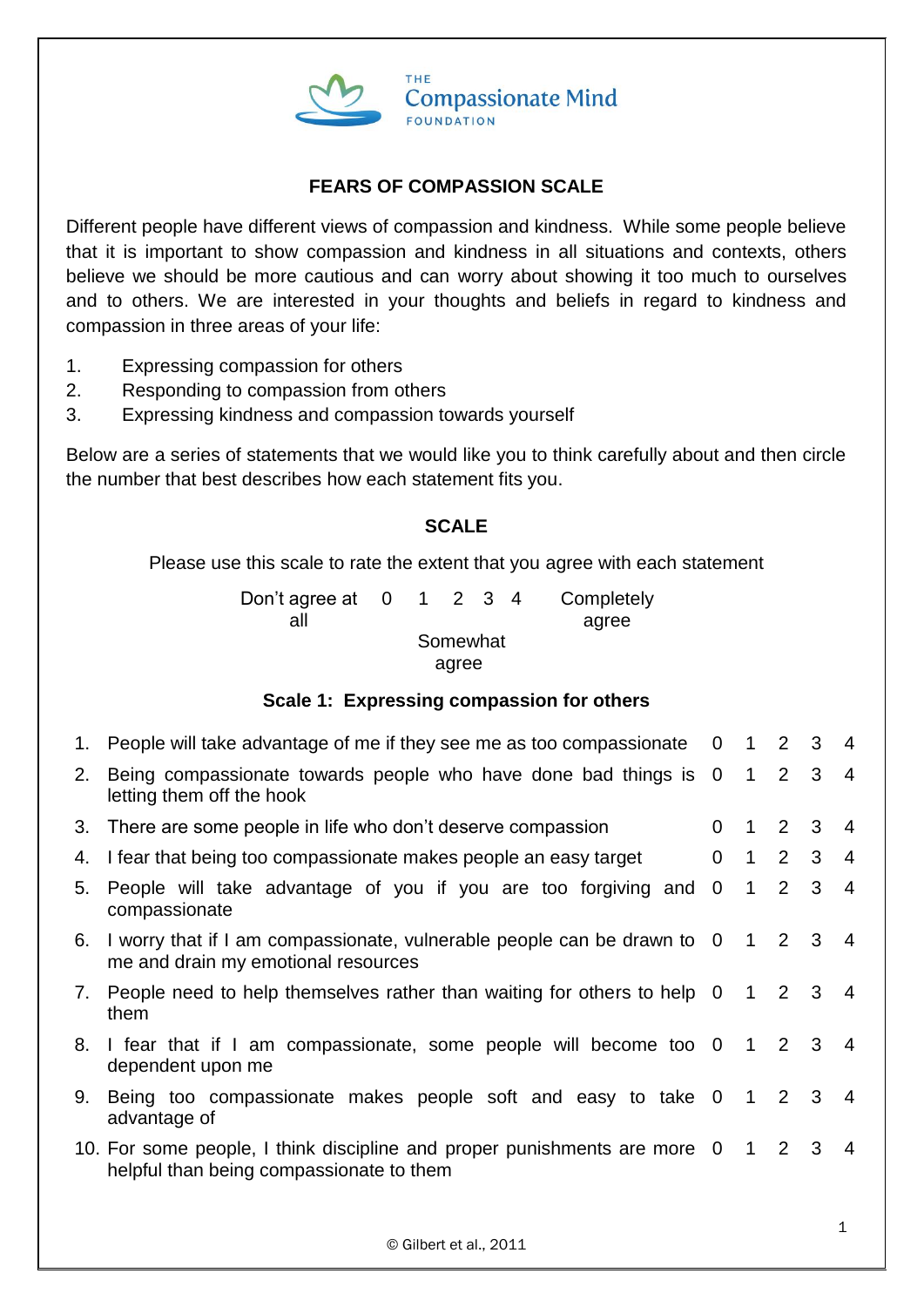

# **Scale 2: Responding to the expression of compassion from others**

| 1.  | Wanting others to be kind to oneself is a weakness                                                                              | $\Omega$       | $\mathbf{1}$   | 2              | 3 | $\overline{4}$ |
|-----|---------------------------------------------------------------------------------------------------------------------------------|----------------|----------------|----------------|---|----------------|
| 2.  | I fear that when I need people to be kind and understanding they 0<br>won't be                                                  |                | $\mathbf{1}$   | 2              | 3 | $\overline{4}$ |
| 3.  | I'm fearful of becoming dependent on the care from others because 0<br>they might not always be available or willing to give it |                | $\mathbf{1}$   | 2              | 3 | $\overline{4}$ |
| 4.  | I often wonder whether displays of warmth and kindness from others 0<br>are genuine                                             |                | $\mathbf{1}$   | 2              | 3 | $\overline{4}$ |
| 5.  | Feelings of kindness from others are somehow frightening                                                                        | $\Omega$       | 1              | 2              | 3 | 4              |
| 6.  | When people are kind and compassionate towards me I feel anxious<br>or embarrassed                                              | $\overline{0}$ | $\mathbf{1}$   | 2              | 3 | $\overline{4}$ |
| 7.  | If people are friendly and kind I worry they will find out something 0<br>bad about me that will change their mind              |                | 1              | $2^{\circ}$    | 3 | 4              |
| 8.  | I worry that people are only kind and compassionate if they want 0<br>something from me                                         |                | $\overline{1}$ | 2              | 3 | $\overline{4}$ |
| 9.  | When people are kind and compassionate towards me I feel empty 0<br>and sad                                                     |                | $\overline{1}$ | 2              | 3 | $\overline{4}$ |
| 10. | If people are kind I feel they are getting too close                                                                            | $\Omega$       | $\mathbf 1$    | 2              | 3 | $\overline{4}$ |
| 11. | Even though other people are kind to me, I have rarely felt warmth<br>from my relationships with others                         | $\overline{0}$ | $\mathbf{1}$   | $\overline{2}$ | 3 | $\overline{4}$ |
| 12. | I try to keep my distance from others even if I know they are kind                                                              | $\overline{0}$ | $\mathbf 1$    | 2              | 3 | 4              |
| 13. | If I think someone is being kind and caring towards me, I 'put up a<br>barrier'                                                 | $\Omega$       | $\mathbf{1}$   | 2              | 3 | $\overline{4}$ |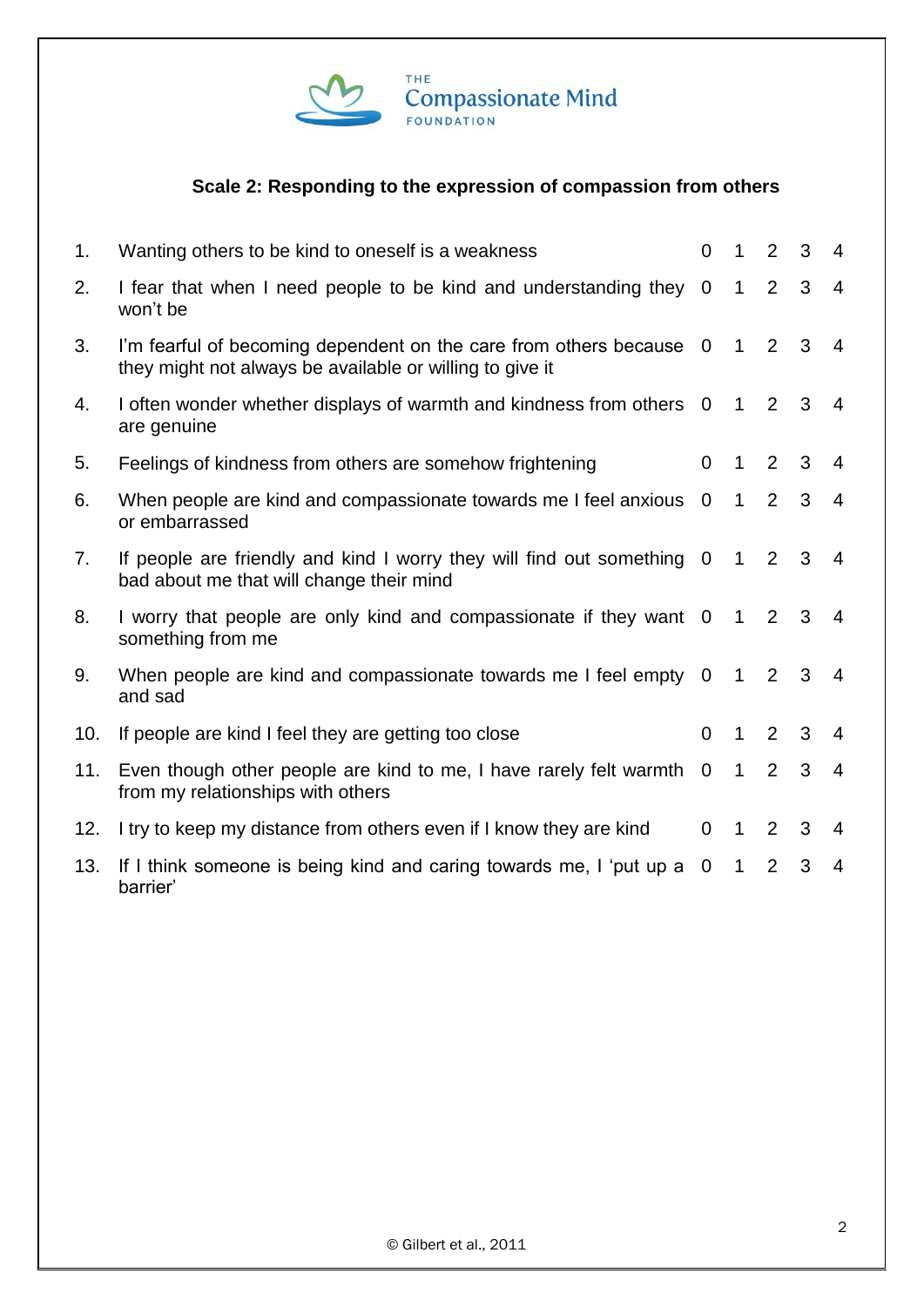

# **Scale 3: Expressing kindness and compassion towards yourself**

| 1.  | I feel that I don't deserve to be kind and forgiving to myself                                                      | 0                        | 1            | $\overline{2}$ | 3 | 4              |
|-----|---------------------------------------------------------------------------------------------------------------------|--------------------------|--------------|----------------|---|----------------|
| 2.  | If I really think about being kind and gentle with myself it makes me<br>sad                                        | $\mathbf 0$              | $\mathbf{1}$ | $\overline{2}$ | 3 | $\overline{4}$ |
| 3.  | Getting on in life is about being tough rather than compassionate                                                   | $\mathbf{0}$             | $\mathbf{1}$ | $\overline{2}$ | 3 | $\overline{4}$ |
| 4.  | I would rather not know what being 'kind and compassionate to<br>myself' feels like                                 | $\Omega$                 | 1            | $\overline{2}$ | 3 | $\overline{4}$ |
| 5.  | When I try and feel kind and warm to myself I just feel kind of empty                                               | 0                        | 1            | 2              | 3 | $\overline{4}$ |
| 6.  | I fear that if I start to feel compassion and warmth for myself, I will<br>feel overcome with a sense of loss/grief | $\overline{0}$           | 1            | $\overline{2}$ | 3 | 4              |
| 7.  | I fear that if I become kinder and less self-critical to myself then my 0<br>standards will drop                    |                          | 1            | $\overline{2}$ | 3 | $\overline{4}$ |
| 8.  | I fear that if I am more self compassionate I will become a weak 0<br>person                                        |                          | 1            | 2              | 3 | $\overline{4}$ |
| 9.  | I have never felt compassion for myself, so I would not know where 0<br>to begin to develop these feelings          |                          | 1            | 2              | 3 | $\overline{4}$ |
| 10. | I worry that if I start to develop compassion for myself I will become<br>dependent on it                           | $\overline{0}$           | 1            | 2              | 3 | $\overline{4}$ |
| 11. | I fear that if I become too compassionate to myself I will lose my 0<br>self-criticism and my flaws will show       |                          | $\mathbf{1}$ | 2              | 3 | $\overline{4}$ |
| 12. | I fear that if I develop compassion for myself, I will become someone<br>I do not want to be                        | $\overline{0}$           | $\mathbf{1}$ | $\overline{2}$ | 3 | $\overline{4}$ |
| 13. | I fear that if I become too compassionate to myself others will reject 0<br>me                                      |                          | $\mathbf{1}$ | $\overline{2}$ | 3 | $\overline{4}$ |
| 14. | be critical towards<br>than 0<br>find<br>- it<br>myself rather<br>easier<br>to<br>compassionate                     |                          | 1            | $\overline{2}$ | 3 | $\overline{4}$ |
| 15. | I fear that if I am too compassionate towards myself, bad things will<br>happen                                     | $\overline{\phantom{0}}$ | 1            | 2              | 3 | $\overline{4}$ |